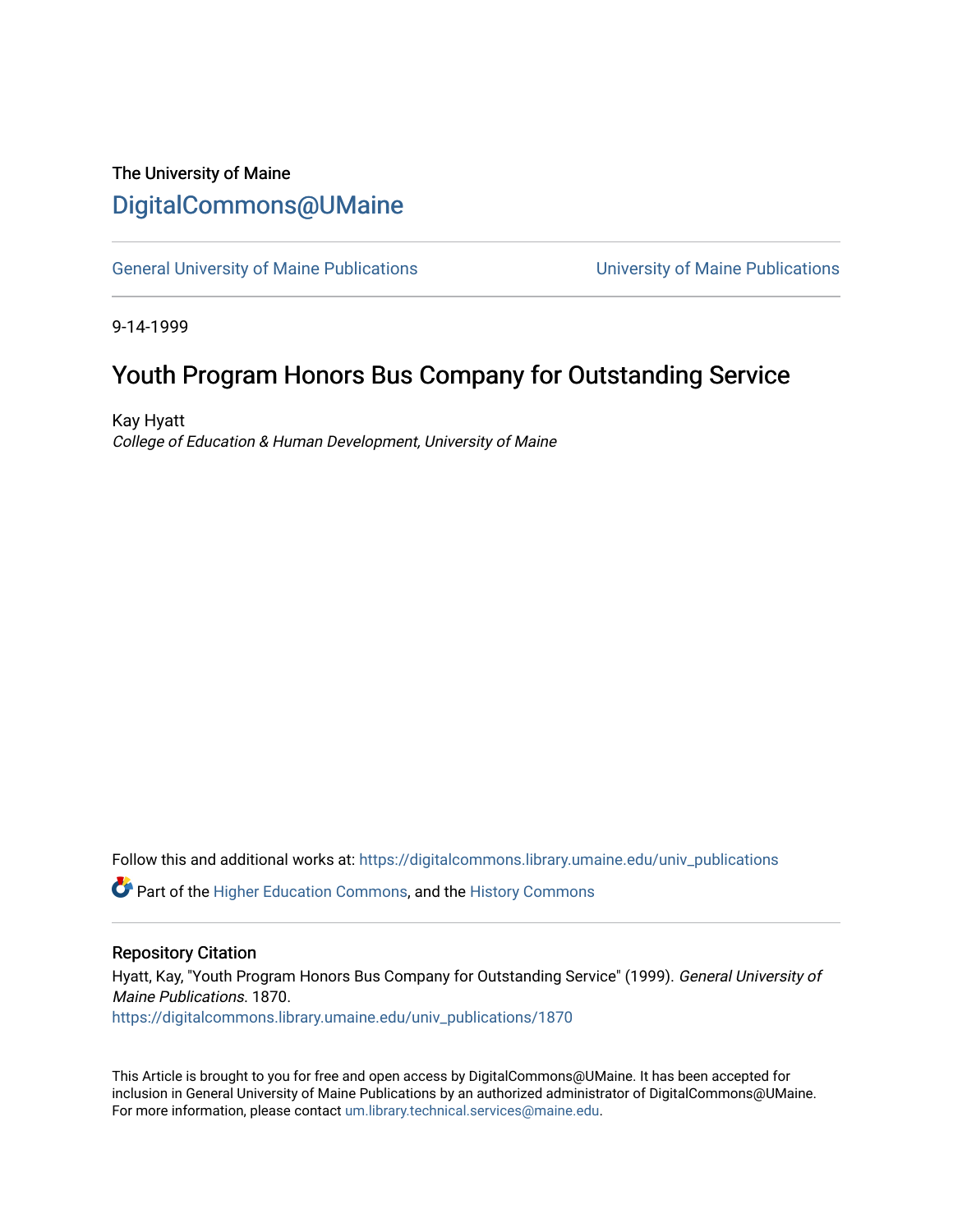# **COLLEGE OF EDUCATION & HUMAN DEVELOPMENT**

**Selected News Releases** 

### **Youth Program Honors Bus Company for Outstanding Service**

ORONO, Maine — Champion of Maine was honored recently for outstanding service to the National Youth Sports Program at the University of Maine. The community-based NYSP Advisory Board presented a special Corporate Appreciation Award to the Old Town school bus contractor, recognizing six years of dedicated, safe service and for "going the extra mile" for the more than 200 area youngsters participating in the summer program.

NYSP, a free, six-week skills development and educational program for income-eligible children ages 10-16, is funded by a partnership between the U.S. Government, the National Collegiate Athletic Association, selected universities and colleges around the country, and local communities. The UMaine program, one of 175 nationally, is the only NYSP in northern New England.

A major benefit provided by the program is daily transportation of children living in four Maine counties, according to project administrator Stephen Butterfield. With pick-up points from Lincoln to Hartland and Guilford to Ellsworth, the program serves a geographic area roughly the size of the state of Rhode Island.

Champion drivers do more than transport the students from their communities to camp and back every day. Some of the youngsters travel an hour and a half one way, and the drivers serve as extended coaches, making sure the time on the road models the supportive, teamwork atmosphere of the program, as well as its high expectations and goals of personal and social responsibility. Two of the drivers stay on campus and serve as team leaders for a group of NSYP campers.

"We are committed to NYSP because we see the positive difference it makes for young people of this area, from day one," said Laura Sanborn, one of the owners of Champion of Maine. Her husband, Harry, and Ralph and Audrey Street are the other owners of the company, which has offices in Old Town and Hampden.

"Champion is an outstanding example of a socially conscious community business," said Butterfield.

Champion of Maine Drivers/NYSP volunteers for the summer of 1999 were: John McDevitt, Corinna, Hartland, Palmyra, Newport run; Gerald Forrest, Bucksport, Ellsworth, Brewer run; Deanna Rudge, Lincoln, Milford, Old Town run; Stacey Middlebrooks, Hermon, Bangor West side run; Jeannie Bachelder, Bangor, East side, Veazie, Orono run; and Galen Shannon, Guilford, Dover-Foxcroft, Milo, Bradford, Hudson run.